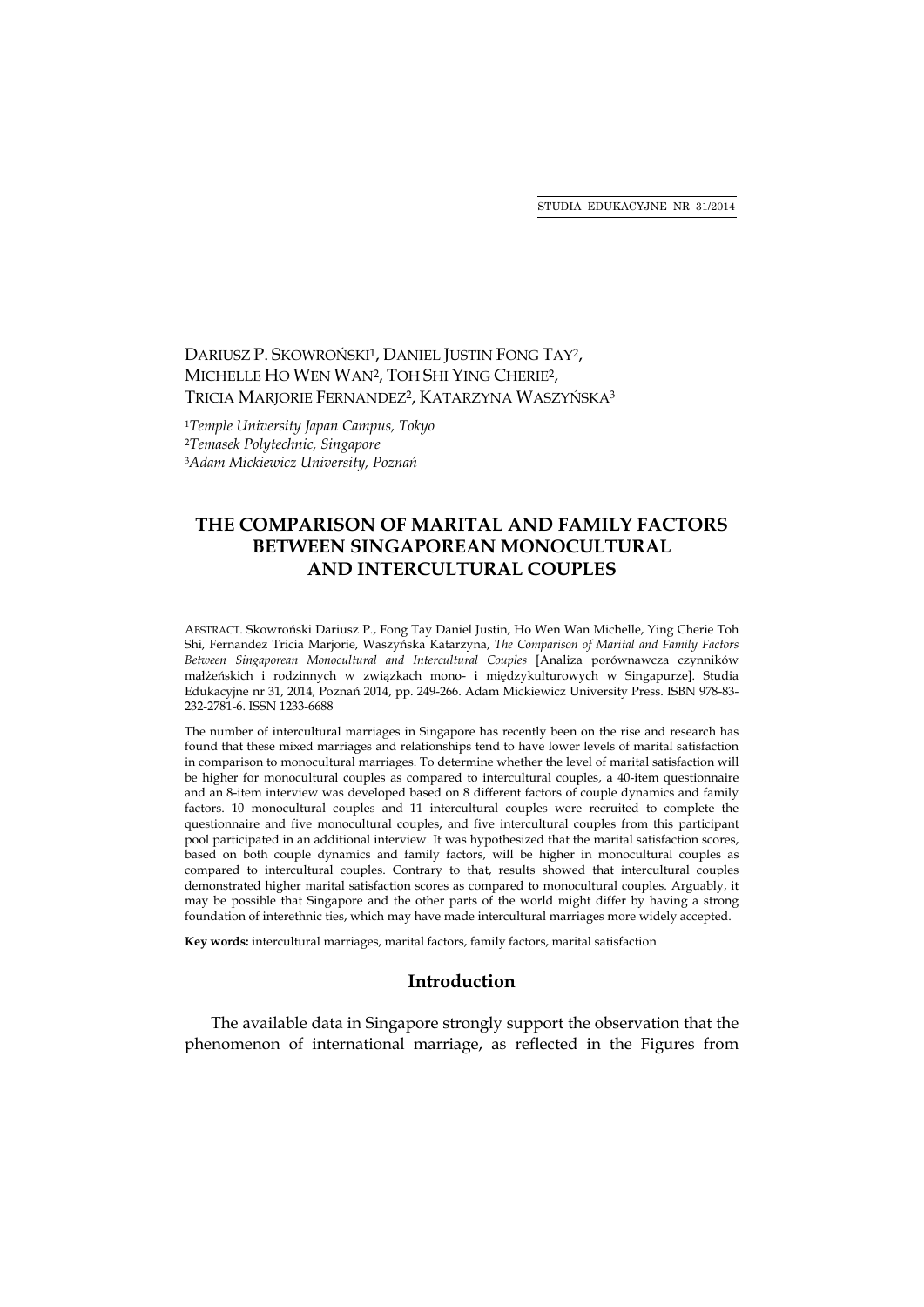Population in Brief 2010, shows the trend continues to strengthen steadily. According to the Yearbook of Statistics Singapore, the intercultural marriages have risen from 1761 marriages in the year of 2000 to 3550 marriages in the year of 2010.1 16.4 per cent of a total about 24,000 marriages in 2007 were intercultural marriages compared to 8.9 per cent about ten years ago<sup>2</sup>, and the estimate of the number of non-citizen spouses married to Singapore citizens is 8,848 in 2009.3

It is also foreseen for the upcoming 50 years, that it is very likely that international marriages will continue to rise across cultures.<sup>4</sup> However, relationships among partners from the different cultural backgrounds are found to have a higher risk for failure, accounting stressful conditions, ending up in divorce, or experiencing lower marital satisfaction rate, as compared to monocultural couples. Intercultural couples seem to have additional sources of difficulties, unlike monocultural couples which include macrocultural factors found in the family and society, and microcultural factors in the varying couple dynamics.5

### **Monocultural and Intercultural couples**

Intercultural marriages might face a different set of couple dynamics and family factors as compared to monocultural couples due to their cultural differences. However, both monocultural and intercultural couples aim for mutual accommodation, and they also both share the basic needs for affection, support, trust, and respect from one another.<sup>6</sup> Both monocultural and intercultural couples also undergo other similar challenges such as adjustment to marriage, personality differences, and being caregivers to their own parents.<sup>7</sup> Additionally, Gaines et al.<sup>8</sup>, state that insecurely attached individu-

<sup>1</sup> *Yearbook of Statistics Singapore*, 2011.

<sup>2</sup> D.W. Tan, *No mixed feelings over mixed marriages*, "The Straits Times", 2010, January 31.

<sup>3</sup> National Population Secretariat, Singapore Department of Statistics, Ministry of Community Development, Ministry of Home Affairs, and Authority 2010.

<sup>4</sup> M.W. Frame, *The challenges of intercultural marriage: Strategies for pastoral care*, Pastoral Psychology, 2004, 52 (3), p. 219-232. Retrieved from: http://scholar.google.com.sg.

<sup>5</sup> D. Bhugra, P. De Silva, *Couple therapy across cultures*, Sexual and Relationship Therapy, 2000, 15, p. 183-192.

<sup>6</sup> C.J. Falicov, *Cross-cultural marriages*, [in:] *Clinical handbook of couple therapy*, eds N. Jacobson, A. Gurman, New York 1995, p. 231-246.

<sup>7</sup> S. Donovan, *Stress and coping techniques in successful intercultural marriages* – unpublished master's thesis, Faculty of the Virginia Polytechnic Institute and State University, 2004.

<sup>8</sup> S.O. Gaines et al., *Patterns of attachment and responses to accommodative dilemmas among interethnic/interracial couples*, Journal of Social and Personal Relationships, 1999, 16, p. 277-287.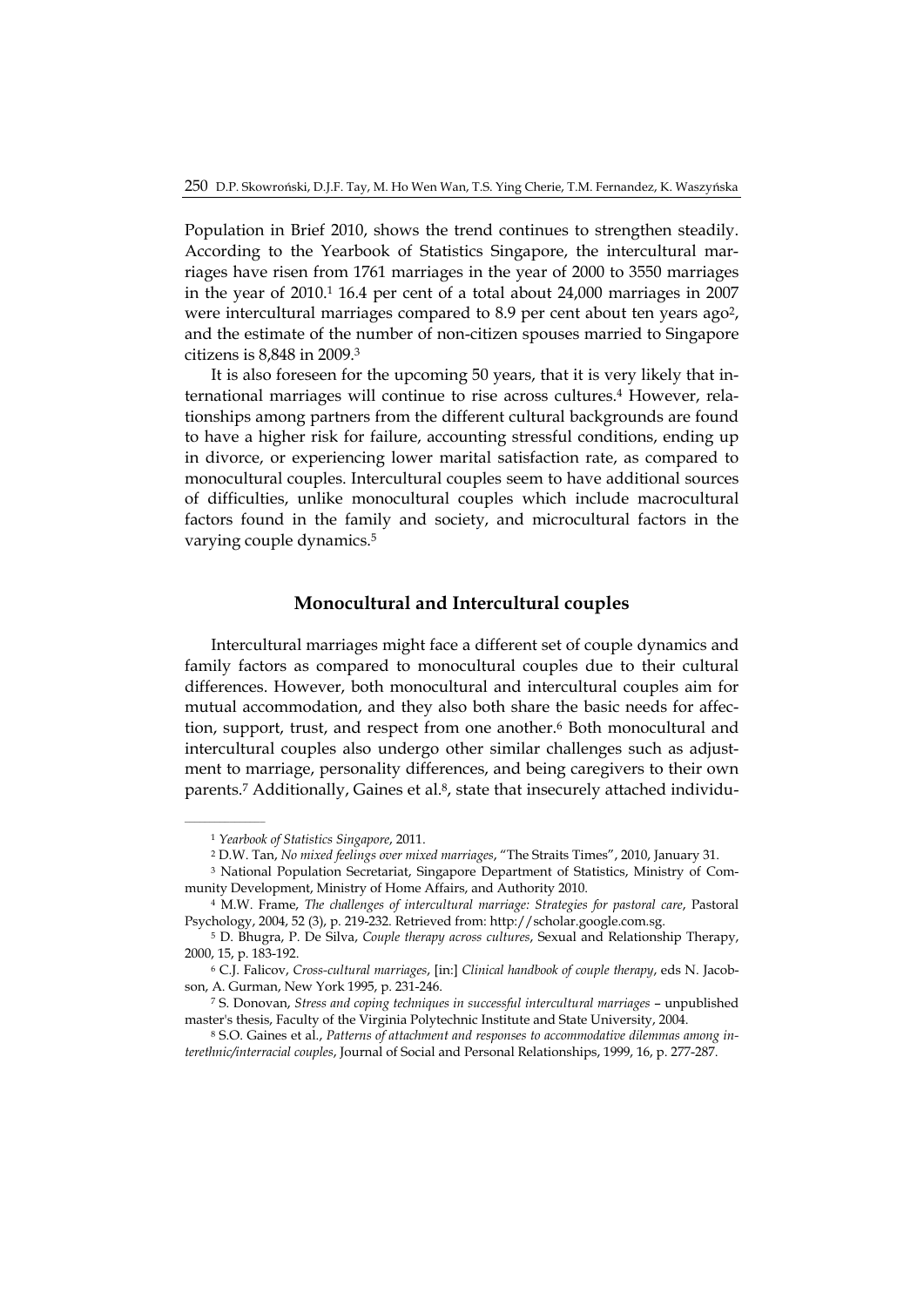als tend to reciprocate their partners' anger or criticism that is also a longterm threat to the relationship stability.

Similarly, the Social Exchange Theory can be used to understand the similarities between monocultural and intercultural couples. The Social Exchange Theory is often used to explain dynamics of interactions between individuals.9 The romantic relationships are based the valuable exchange of a give-and-take system of commodities. In the context of relationships, the commodities being exchanged were the male's financial security and the female's physical attractiveness<sup>10</sup> which is traditionally fundamental in both monocultural and intercultural couples. There also has been recent interracial literature proposing that interracial couples date and marry for the same reasons as same-race couples, such as mutual interests.11

As seen in the study done by Carrasco<sup>12</sup>, participants rated the same-race and interracial couples similarly on variables measuring general relationship dynamics. There were no significant differences between same-race and interracial couples when participants rated the degree to which the male respected the female and vice versa, how controlling the male or the female was with his or her partner, how submissive the male or the female was with his or her partner, and how jealous the male or the female became when his or her partner interacted with other males or females.

# **Purpose of research**

The aforementioned research about the many different issues of couple dynamics and family factors are essential in maintaining a satisfying marital relationship. However, in the literature of intercultural couples, not many of these factors were done in comparison to monocultural couples and were mostly completed in the context of the United States. Nevertheless, there is

 $\mathcal{L}=\mathcal{L}^{\text{max}}$ 

<sup>9</sup> P.M. Blau, *Exchange and power in social life*, New York 1967.

<sup>10</sup> T.B. Heaton, S.L. Albrecht, *The changing pattern of interracial marriage*, Social Biology, 1996, 43, p. 203-217.

<sup>11</sup> R. Lewis Jr., G. Yancey, S.S. Bletzer, *Racial and nonracial factors that influence spouse choice in Black/White marriages*, Journal of Black Studies, 1997, 28, p. 60-78; K. Shibazaki, K.A. Brennan, *When birds of different feathers flock together: A preliminary comparison of intra-ethnic and interethnic dating relationships*, Journal of Social and Personal Relationships, 1998, 15, p. 248-256; G.A. Yancey, S.W. Yancey, *Black-White differences in the use of personal advertisements for individuals seeking interracial relationships*, Journal of Black Studies, 1997, 27, p. 650-667; G.A. Yancey, S.W. Yancey, *Interracial dating: Evidence from personal advertisements*, Journal of Family Issues, 1998, 19, p. 334-348.

<sup>12</sup> G. Carrasco, *Perceptions of same-race and interracial dating couples on sexuality and relationship variables* – doctorate dissertation, Texas Tech University, Texas 2007.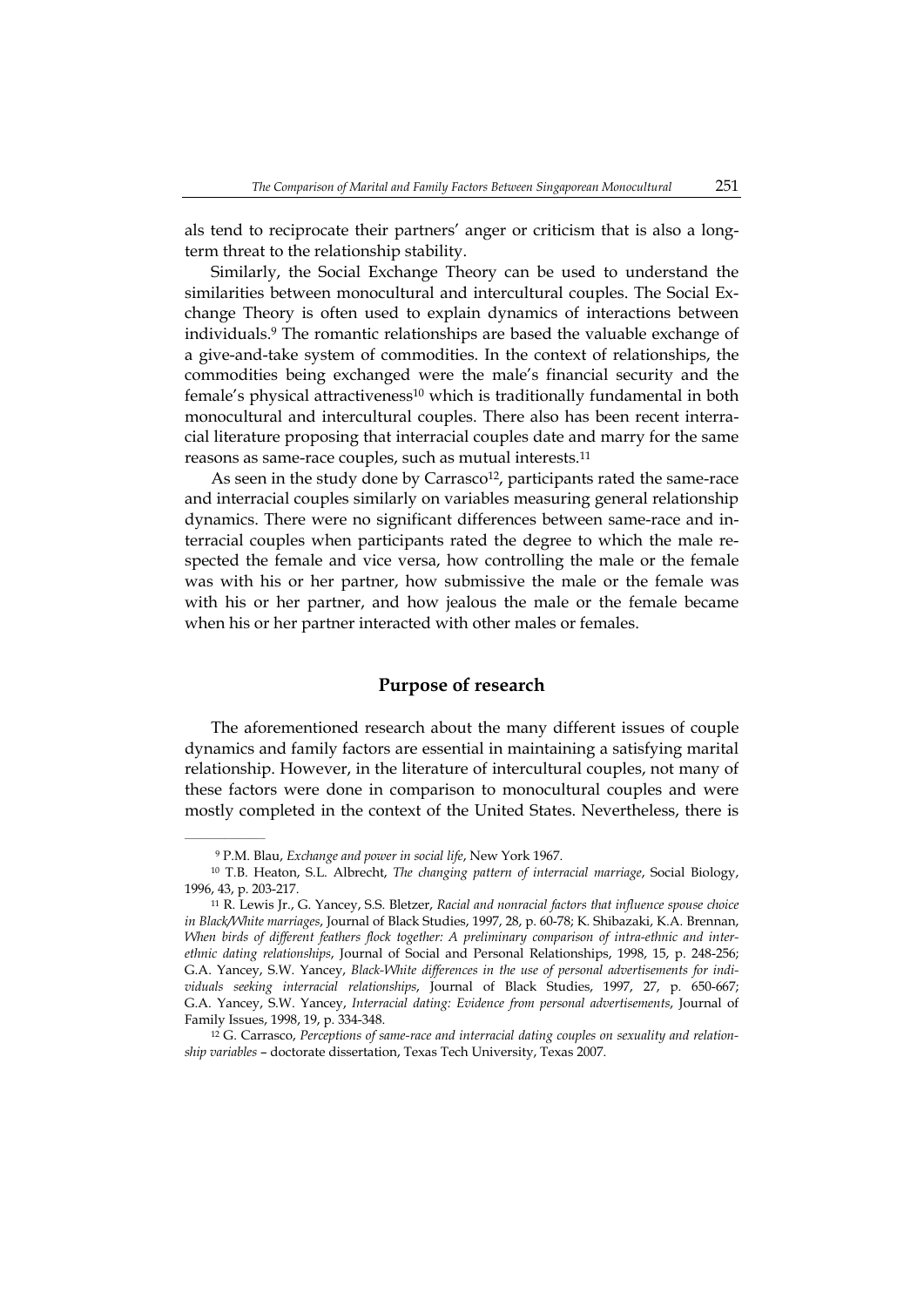also a rise of intercultural marriages in Southeast Asia in recent years. Due to the limited literature based on the Singaporean context, there should be further investigation on the psychological phenomena of such marriages in Singapore, and comparisons with monocultural couples should be made.

It is, therefore, hypothesised that marital satisfaction scores based on both couple dynamics and family factors will be higher for monocultural couples as compared to intercultural couples. This is because interracial couples are commonly perceived as more likely to fail in a relationship, as less compatible, as less attractive, and as less likely to gain approval than monocultural couples.13 Moreover, the family factors seem to be more prevalent problems for intercultural couples in comparison to monocultural couples.

#### **Participants**

The sample of the pilot study consisted of 10 monocultural heterosexually married couples, and 11 intercultural heterosexually married couples. There were a total of 21 females and 21 males. The participants were recruited for this study via convenience sampling. The criteria selected for intercultural couples were: (1) A Westerner who is from either Europe, North America or Australia, married to a Singaporean man or woman for at least 3 years similar to the study done by Jabar<sup>14</sup> to ensure that the marriage is stable and ongoing; (2) The couple must be raising at least one child together15; (3) The couple must reside together in Singapore to understand, how the couple functions in the context of the Singaporean culture.

The criteria selected for monocultural couples were: (1) a couple consisting of both Singaporean nationalities, regardless of race, and married for at least 3 years; (2) The couple must be raising at least one child together. (3) The couple must reside in Singapore. There was no limit to the age of the participants or the age gap within a married couple between both the intercultural and monocultural couples.

 $\mathcal{L}=\mathcal{L}^{\text{max}}$ 

<sup>13</sup> S.D. Garcia, S.M. Rivera, *Perceptions of Hispanic and African-American couples at the friendship or engagement stage of a relationship*, Journal of Social and Personal Relationships, 1999, 16, p. 65-86.

<sup>14</sup> M.A. Jabar, *Backgrounds of marriage: Conflict experiences of Filipino wives in intercultural marriages*, Graduate Journal of Social Science, 2006, 3 (2), p. 43-57.

<sup>15</sup> M. Forna, *Differences that get under the skin: Race problems between black skinned people of different origins*, "The Guardian", 1992, July, p. 19-20; R.L. Hegar, G.L. Greif, *Parental abduction of children from interracial and cross-cultural marriages*, Journal of Comparative Family Studies, 1994, 25, p. 135-138.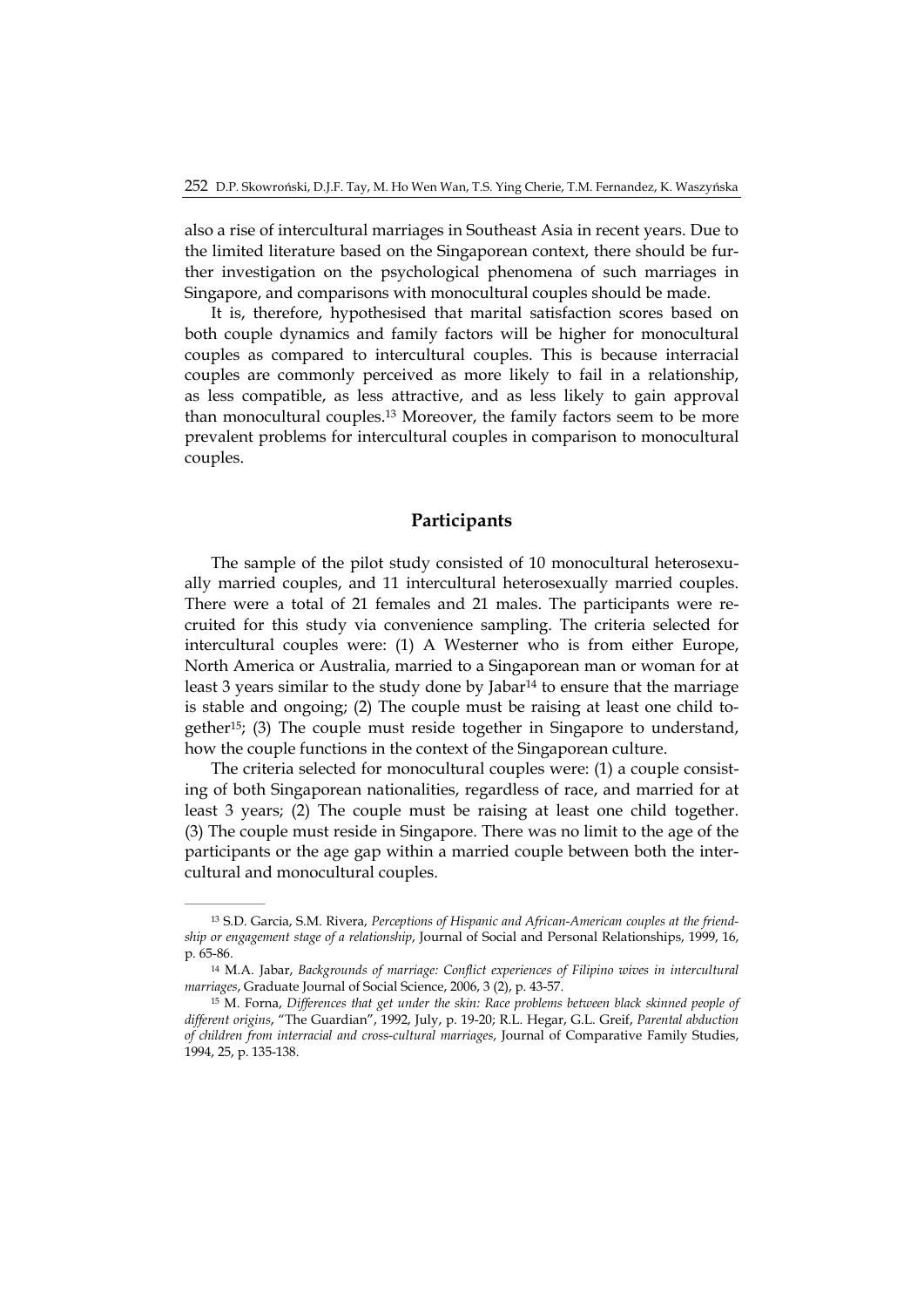### **Method**

The team of researchers developed a questionnaire consisting of a total of 40 questions based on the aforementioned factors of couple dynamics and family factors and how they affect marital satisfaction. There were five questions related to marital satisfaction for each of the factors of couple dynamics (i.e. language and communication, the cultural stereotype, child rearing, and financial issues), as well as for each of the factors of family factors (i.e. societal views, social support, family, and religion). A 5-point Likert scale was used to investigate the questions. Participants completed the questionnaire individually.

In addition to the questionnaire, the team conducted interviews on five intercultural couples and five monocultural couples taken from the pool of 21 couples. The interview script consisted of eight open-ended questions regarding the factors of couple dynamics and family factors, and how they affect marital satisfaction.

### **Procedure**

There were two different procedures in this pilot study. Before the start of the study, all participants were given an informed consent form to fill up. The couples went through either the first or second procedure based on random assignment.

In the first procedure (P1), five intercultural couples (I1-I5) and five monocultural couples (M1-M5) were briefed on what the study was about. They were then given a questionnaire that took up to 30 minutes to complete. The questionnaires were completed individually. After that, the participants were debriefed.

In the second procedure (P2), the other 5 intercultural couples (I6-I10) and the other 5 monocultural couples (M6-10) were briefed on what the study was about. They were then interviewed by the researchers, and this process lasted for up to an hour. The entire session of each interview was voice recorded. After the interview, they were given the same questionnaires that were given out in the first procedure, which took about 30 minutes to complete. These questionnaires were completed individually. Upon completion of the questionnaire, the participants were then debriefed.

#### **Results**

*Qualitative Analysis*. The first question of the interview portrayed the factor of language and communication in couple dynamics.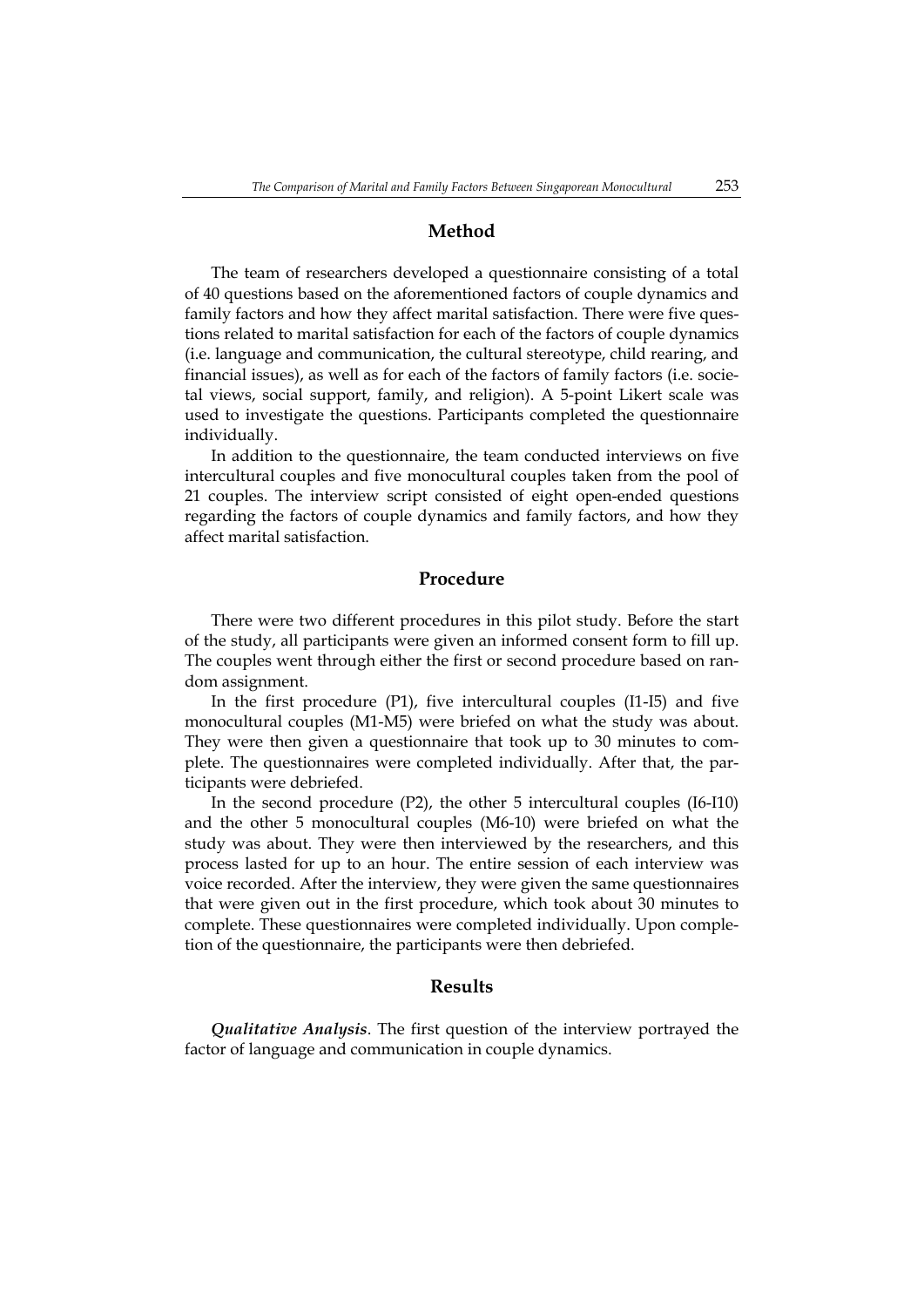All the couples used a common language at home which is English; thus they did not experience language barrier problems. There was one intercultural couple consisting of a Canadian husband and a Singaporean wife that pointed out the differences in language when it came to the meaning of some words. In the Canadian culture, "dinner" is a term for the afternoon meal and "supper" is the term used for the evening meal. However, in Singapore, "lunch" is a term used for the afternoon meal, and "dinner" is the term for the evening meal. This was simply a minor difference in communication, hence; it did not impact their marriage.

Another intercultural couple noted different communicating styles that were influenced by one's culture. The Westerner spouse pointed out that there was an "Asian way and the European way of communicating", but by adopting each other's style of communication, they were able to "get to a point". They also mentioned that they would discuss any issues while communicating if they were to come across any.

The second question addressed the cultural stereotypes that may lead to different expectations of one another in an intercultural marriage. The results obtained show that both monocultural and intercultural couples had positive responses.

Most of the intercultural couples did not produce any cultural stereotypes or expectations of their spouses. However, there was a Chinese wife of an intercultural couple who mentioned that her expectations of a Westerner husband were shaped by television shows before she married him. After getting married and getting to know her husband's family, she found out that his family was "as traditional as hers" as they shared similar values on marriage, child rearing, and being responsible, thus being quite different from what was depicted on television.

The third question which addressed child rearing issues obtained results showing that all monocultural couples had positive responses, 80% of the intercultural couples had positive responses, whereas 20% of them had negative responses.

All the monocultural couples were able to work out the issues regarding child rearing. For example, one of the couples indicated that their disciplinary approaches depended on their child's character.

One of the intercultural couples commented that they "tried to get the good parts" of both of their cultures passed down to their children, hence; they "grew up with the best practices of both cultures". The husband also realised many similarities between both of their cultures, such as respecting the elderly, table manners, greetings, etc.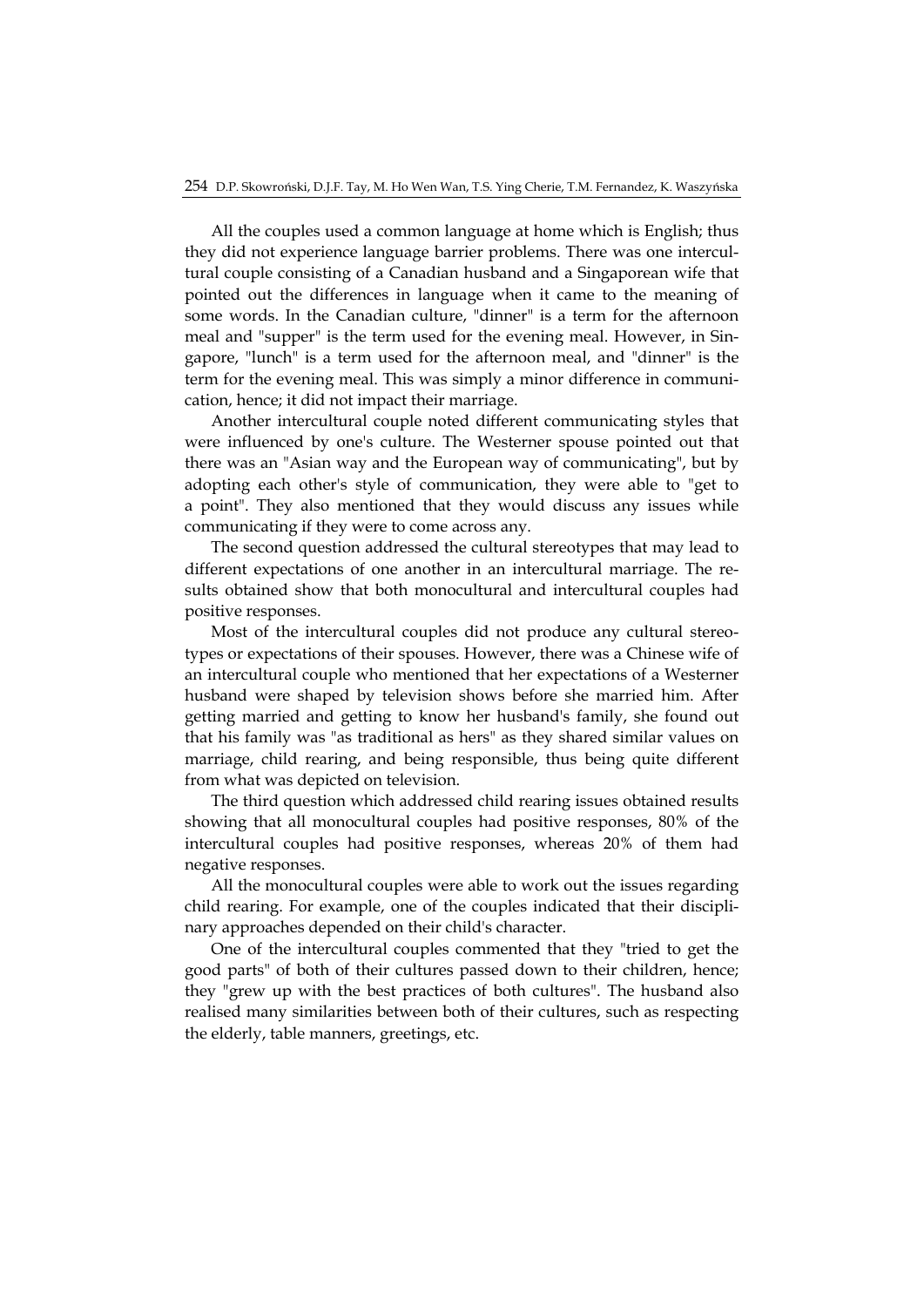The Westerner husband of another intercultural couple preferred Asian values being passed down to their children as it is "a lot more guided" as compared to Western values.

Another intercultural couple had different styles in raising their children, hence; resulting in a negative response in the interview. The Singaporean wife is more of a disciplinarian and accepts the caning due to her educational background. However, the Westerner husband does not believe in this as he had a "stress-free educational background". Corporal punishment is frowned upon in his culture and importance is placed on whether the child is happy or not, which led to him conclude that he was unfamiliar with the Singaporean method of disciplining children.

The fourth question talked about handling financial issues as a couple, and the results obtained portrayed that 100% of both the monocultural and intercultural couples shared positive responses.

All the monocultural couples had discussions regarding major expenses before making any decisions. Additionally, one couple added that the husband is in charge of the major expenses as he is the sole breadwinner of the family.

All the intercultural couples had no significant differences when it came to handling financial matters and did not have different perspectives on the value of money. Similarly, two intercultural couples mentioned that their husbands are in charge of the major expenses as they are the sole breadwinners.

The fifth question referred to societal views the couple received. All both monocultural and intercultural couples indicated positive responses.

None of the monocultural couples received judgmental looks or insensitive comments from the public or in the workplace as the couples are of the same culture.

Similarly, none of the intercultural couples commented on receiving negative comments from the public regarding their relationship as they felt that intercultural marriages are "quite common in Singapore". One of the intercultural couples commented that most of their colleagues are in mixed marriages; thus there were no such problems in the workplace. Additionally, the couple commented that only their kids "get judgmental looks because they obviously look different" from the rest of the children at school.

The sixth question of the interview regarded the social support received by friends, shows that 100 % of both monocultural and intercultural expressed positive responses.

All of the monocultural couples said that their friends accepted and supported their relationship and their marriage with each other. One couple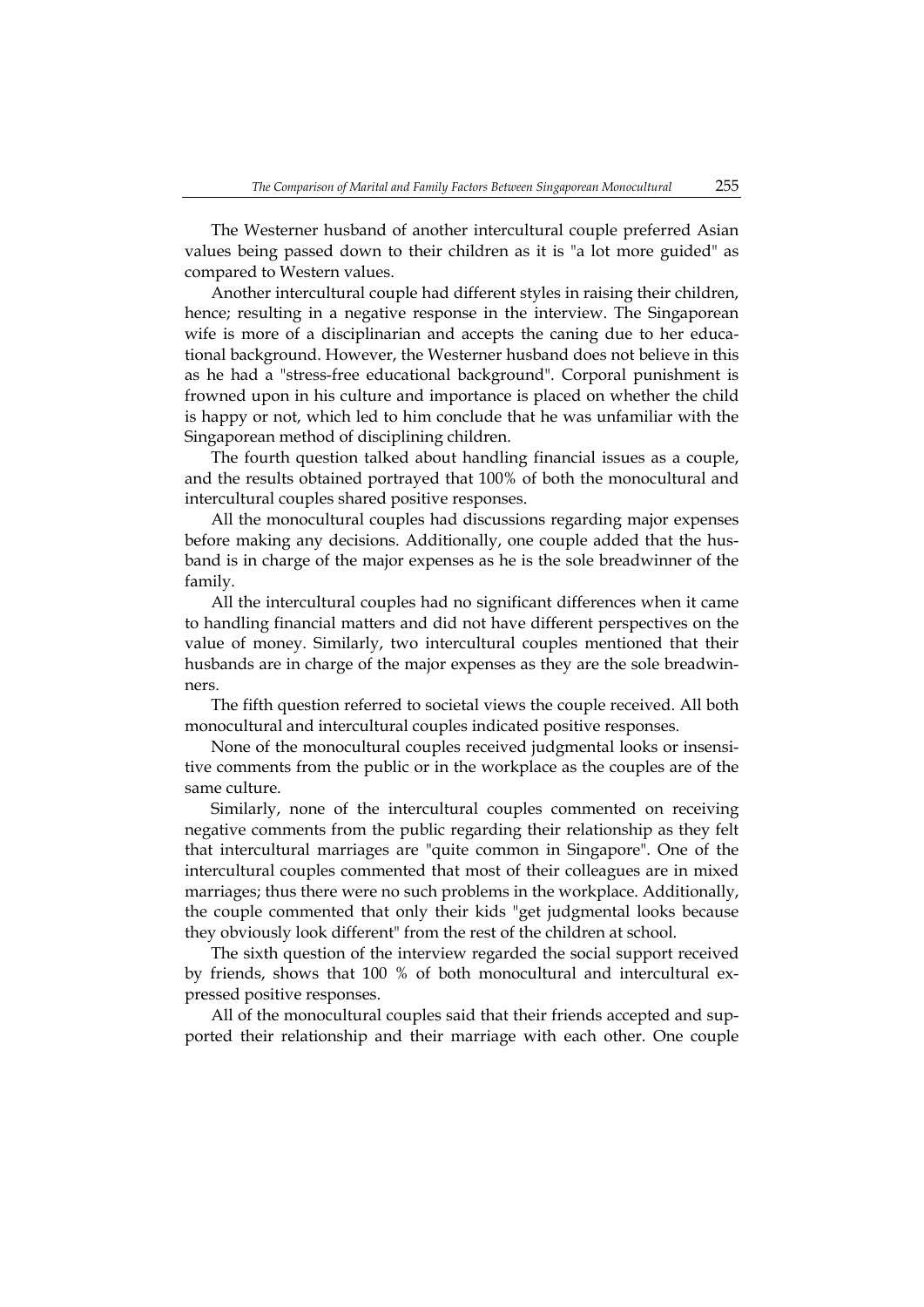also mentioned that they had common social networks and their friends "had known each of them for a long time".

Four intercultural couples mentioned that most of their friends were also in intercultural marriages, so there were no problems with regards to social support. The Singaporean wife of one of the couples commented that she only had "surprised reactions from friends as they see her as being very Chinese and Asian" thus being very traditional. She then went on to explain that in her generation, "those who marry Coucasians are *Sarong Party Girls* (SPG) and very wild". However, her friends saw her as "being very square and boring", hence; they had more of a surprised reaction but not a negative one.

The seventh question asked about how their families reacted to the couple's relationship. The results show that 80% of both monocultural and intercultural couples had positive responses while 20% of both of these couples had negative responses.

Almost all the monocultural couples said that their families accepted their marriage except for one couple whereby the husband's siblings frowned upon the relationship due to the wife belonging to different racial background.

The parents of four of the intercultural couples did not oppose the relationship, and one of the reasons was because their children got married in their late thirties. However, in one of the intercultural couples, the Singaporean wife mentioned that her father opposed the relationship as he was a "traditional Chinese" and also because the couple was living together before getting married.

The eighth question focused on religion and based on the results 100% of intercultural couples had positive responses while 60% of the monocultural couples had positive responses, and 40% of them had neutral responses.

One of the monocultural couples was not particular about religion and another couple had the same religion as each other. For another, the wife who had a different religion voluntarily converted to the husband's religion. Two other couples responded in a neutral manner as they commented that "they have not really considered this issue before in the marriage", hence; they did not take a stand on religion.

Most of the intercultural couples had no problems dealing with religious issues as they belonged to the same religious groups. As for two of the intercultural couples, although the spouses had different religions with each other, it "did not bother them" as they were not very strong practitioners of their own separate religions to begin with. Additionally, for one of those couples, the Westerner husband is respectful when he attends Buddhist rites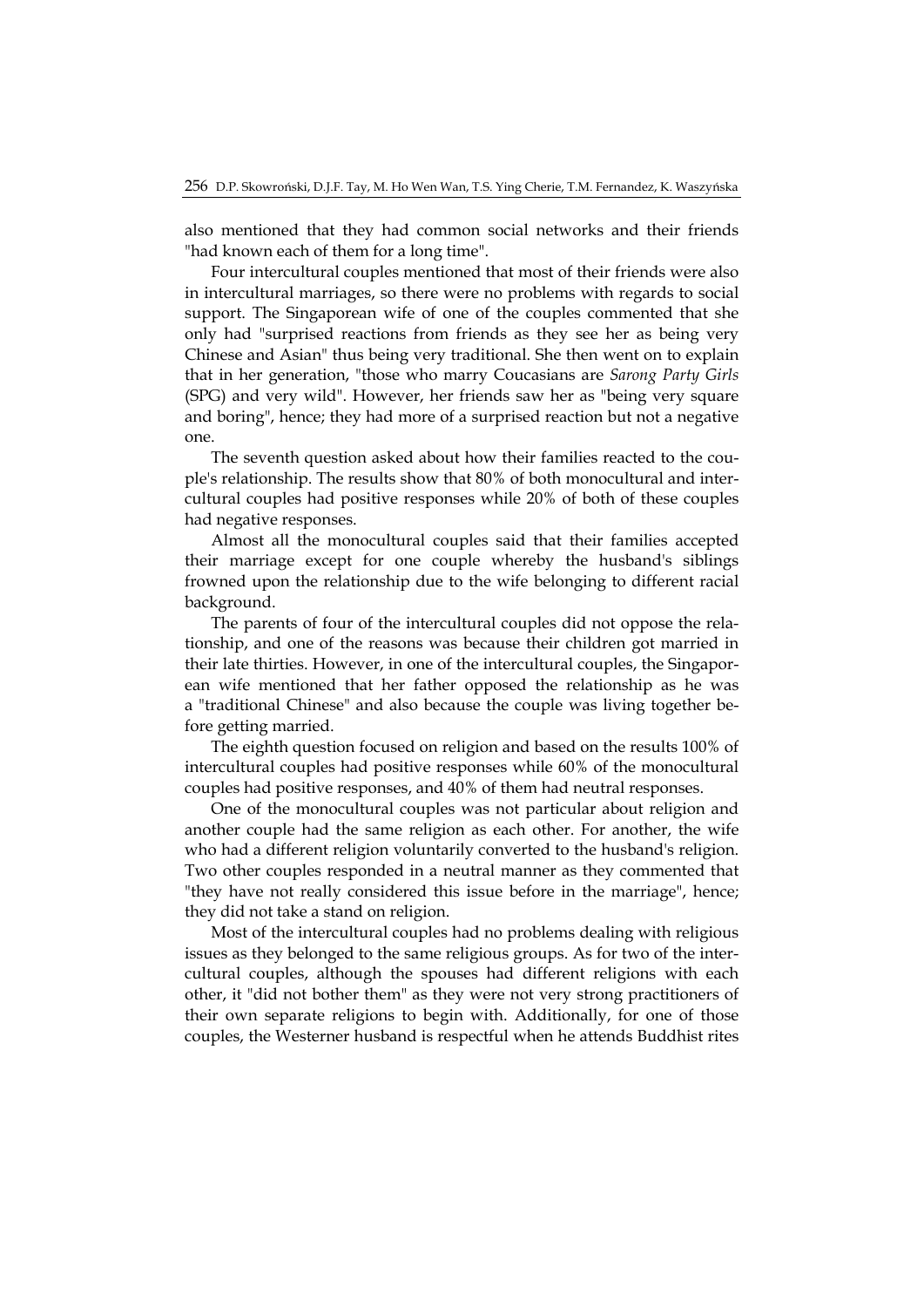or funerals at the temple with his wife's family. Therefore, there was "nothing to fight or argue about" when it came to the topic of religion.

After reviewing all of the comments made by the couples, it can be seen that both the samples of intercultural couples and monocultural couples did not have major issues with regards to the factors of couple dynamics as well as family factors affecting their marital satisfaction levels. The qualitative results will be further interpreted in the discussion section of the study.

## **Quantitative Analysis**

Independent sample t-tests were used to analyse the results of each item in the questionnaires by assessing if the mean scores of the monocultural couples are significantly different from the mean scores of intercultural couples.

An independent sample t-test of the means showed that a significant difference was detected and out of 40 items, 12 of them were shown to be of statistical significance. A more detailed analysis is shown below.

It was found that marital satisfaction in terms of the ability to understand what was meant to be serious or not, was significantly higher  $(t = 3.03,$  $DF = 40$ ,  $p = 0.004$ ) for intercultural couples (M = 3.73) than in monoculutral couples  $(M = 2.55)$ .

Marital satisfaction was also shown to be significantly higher  $(t = 2.36)$ , DF = 40,  $p = 0.023$ ) for intercultural couples (M = 4.64) as compared to monocultural couples ( $M = 4.20$ ), with lower levels of frustration during arguments because of the language use.

Monocultural couples ( $M = 3.50$ ) showed significantly higher ( $t = 5.06$ ,  $DF = 40$ ,  $p \le 0.001$ ) marital satisfaction in terms of the cultural expectations of one's spouse in comparison with the intercultural couples (M = 1.77).

Intercultural couples ( $M = 4.91$ ) were less fearful of judgemental looks when they were together in public, thus showing significantly higher  $(t = 3.95, DF = 21.71, p = 0.001)$  marital satisfaction than monocultural couples ( $M = 3.95$ ).

Intercultural couples ( $M = 4.68$ ) also felt that the society does not look down on them due to their marriage to a significantly greater extent  $(t = 2.33, DF = 40, p = 0.025)$  as compared to monocultural couples (M = 4.20), yielding higher marital satisfaction levels.

It was found that marital satisfaction was significantly higher  $(t = 2.46)$ , DF = 40,  $p = 0.018$ ) for intercultural couples (M = 4.68) as compared to monocultural couples ( $M = 4.05$ ) in terms of the insensitive comments that others made about their marriage.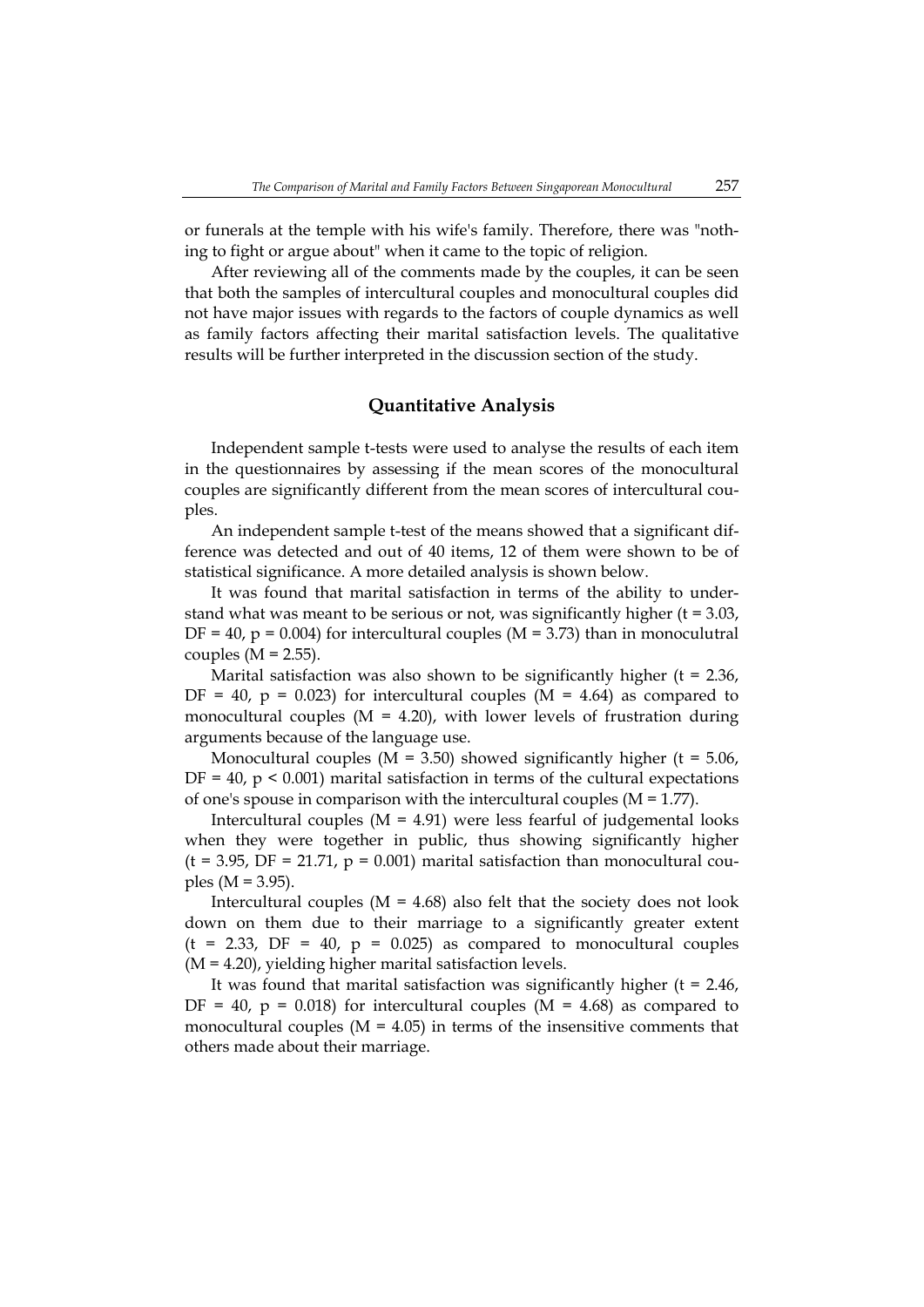Intercultural couples ( $M = 3.55$ ) showed significantly higher levels of marital satisfaction (t = 2.82, DF = 40,  $p = 0.008$ ) in terms of the ability to handle the relationship better when there is social support as compared to monocultural couples  $(M = 2.55)$ .

Intercultural couples ( $M = 4.45$ ) were found to have a significantly higher  $(t = 2.34, DF = 40, p = 0.024)$  marital satisfaction with a lesser chance of having their family members expressing concern about their marriage as compared to monocultural couples (M = 3.70).

It was found marital satisfaction was significantly higher  $(t = 3.42)$ ,  $DF = 40$ ,  $p = 0.001$  for intercultural couples (M = 4.59) as compared to monocultural couples ( $M = 3.85$ ) in consideration of their families' attitudes towards them after marriage.

Intercultural couples ( $M = 3.23$ ) were lower in marital satisfaction in terms of having a significantly higher (t = 3.00, DF = 31.76,  $p = 0.006$ ) chance of severing ties with one's family than in monocultural couples (M = 4.25).

Marital satisfaction based on the ability of couples to resolve difficulties in religious and/or spiritual beliefs was significantly higher ( $t = 6.23$ ,  $DF = 40$ ,  $p \le 0.001$  for monoculutral couples (M = 4.10) than in intercultural couples  $(M = 2.45)$ .

It was found marital satisfaction was significantly higher  $(t = 3.38)$ ,  $DF = 40$ ,  $p = 0.002$ ) in monocultural couples (M = 3.85) than in intercultural couples ( $M = 2.95$ ) in terms of having a spouse of the same religion and/or personal beliefs, hence; providing them with a sense of security.

#### **Discussion**

In summary, the research team developed a 40-item questionnaire as a measurement tool to assess the different levels of marital satisfaction between monocultural and intercultural couples based on four factors of couple dynamics (i.e. language and communication, the cultural stereotypes, child rearing, and financial issues) and four family factors (i.e. societal views, social support, family, and religion).

It was shown that the findings generated from the questionnaire and interviews, did not fully support the hypothesis, whereby marital satisfaction scores for monocultural couples would be higher than intercultural couples. Instead, it was found that monocultural couples and intercultural couples had significantly higher scores in different items of the questionnaire.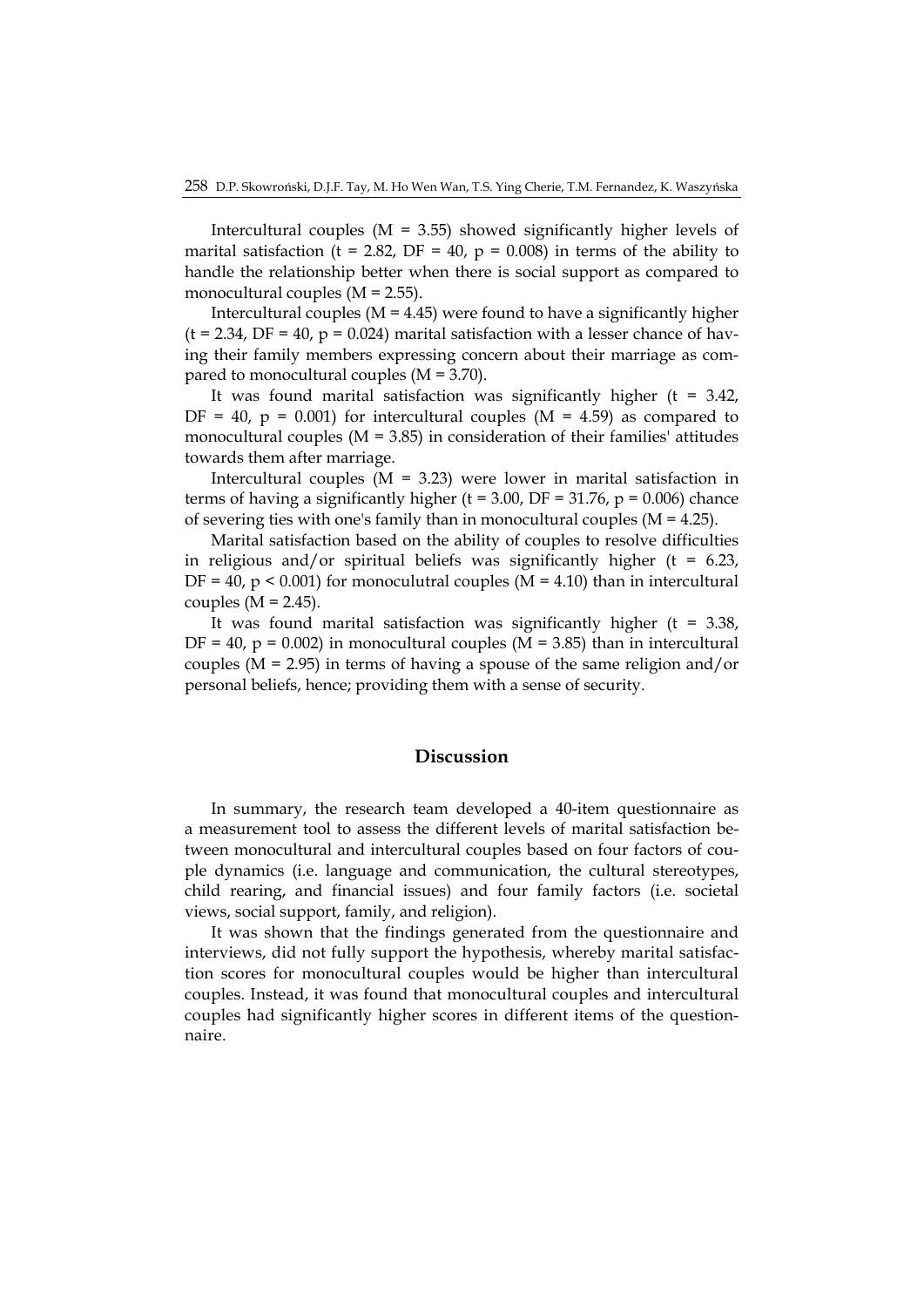Based on the questionnaire that was administered to the participants, the team found that monocultural couples scored significantly higher than intercultural couples on one item of couple dynamics (i.e. cultural stereotypes), and two items of family factors (i.e. family and religion). On the other hand, intercultural couples scored significantly higher on two items of couple dynamics (i.e. language and communication), and six items of family factors (i.e. societal views, social support, and family).

#### **Language and Communication**

Communication in marriage is a key factor in maintaining martial satisfaction.16 A study from Sechrest, Fay, and Zaidi17 has shown many ways on how intercultural couples will have more difficult time communicating with each other as compared to monocultural couples. However, the results showed that intercultural couples have "no problems" with communication and language, and were able to overcome problems through proper discussions with each other. This might be due to the fact that Singapore adopts English as a first language, which is the same native language as many westerner participants. Hence; these Singaporean spouses might have an easier time communicating with their Western spouses who would also be highly likely to speak English as compared to a Filipino spouse who may not know how to speak English when communicating with a White spouse.<sup>18</sup>

#### **Cultural Stereotypes**

In any marriage, there are specific roles that each spouse will play. This study found that monocultural couples tend to have fewer problems than intercultural couples when it comes to stereotyping their spouse. Similarly, an example of a cultural stereotype can be found in a study by Taweekua-

<sup>16</sup> L. Kitivipart, *Communication and interaction styles in Thai-American cross-cultural marriage*, Ph.D. Dissertation in Psychology, International University, School of Human Behaviour, San Diego 1987.

<sup>17</sup> L. Sechrest, T.L. Fay, S.M. Zaidi, *Problem of translation in cross-cultural communication*, [in:] Intercultural Communication: A Reader (5th edition), eds L.A. Samovar, R.E. Porter, Belmont CA 1988, p. 253-262.

<sup>18</sup> M.A. Jabar, *Backgrounds of marriage*, p. 43-57.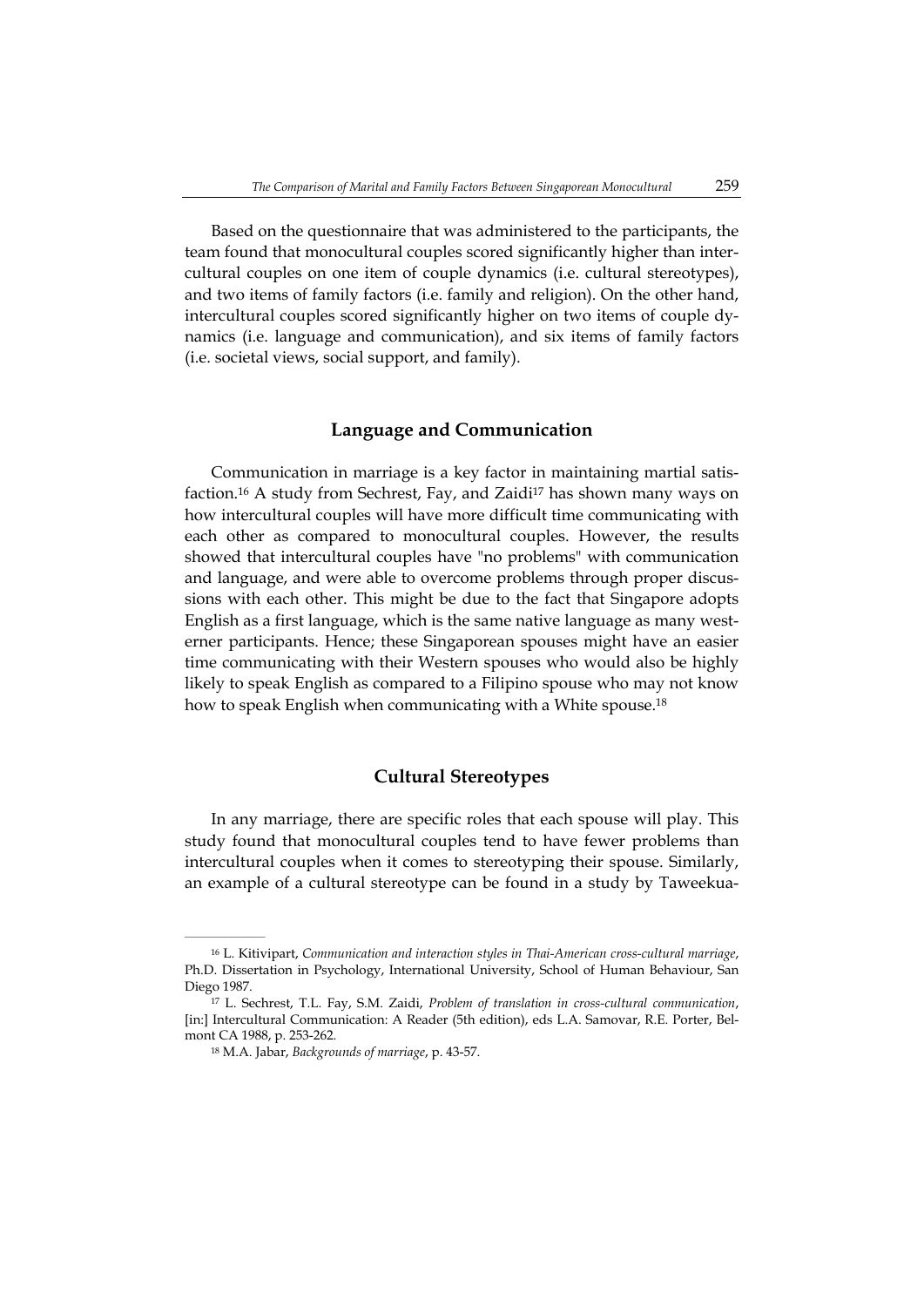kulkit19 whereby a North American's idea of Southeast Asia women was reinforced by mass media that often stereotyped Asians as being quiet or submissive.

The Singaporean spouse of an intercultural couple had expectations of her Westerner spouse that were shaped by "television programmes", thus having cultural expectations of her spouse in the beginning. However, the Singaporean spouse gradually realised that these stereotypes were distorted and not applicable as the Westerner spouse's family was "as traditional as hers" and they had similar personal values on marriage, child rearing, etc. From an interview, it was evident that these stereotypes could be misrepresentative and even distorted in reality. Thus, cultural expectations might cause unnecessary pressure to the couple, and might, hence; lead to a lower level of marital satisfaction if not appropriately adjusted or resolved.

#### **Societal Views**

The society often judges intercultural couples, putting pressure on these couples who might, therefore, choose not to appear to be together in public.20 However, from this study, the results showed that intercultural couples scored a significantly higher level of marital satisfaction on a total of three items that were based on the factor of societal views.

The couples did not seem to be fearful of judgemental looks in public, and they did not seem to feel that the Singaporean society looked down on them. Additionally, they received almost no comments that were insensitive to their marriage from work and social settings. From an interview, one of the couples responded that "not in Singapore, quite common to see intercultural couples in Singapore" when asked about this issue.

Furthermore, one of the couples noted that they received "more positive comments" instead. This suggests that intercultural marriages are common in Singapore's context, and it is widely accepted locally. On the other hand, Singapore is a multiracial and multicultural nation as compared to the United States whereby La Taillade<sup>21</sup> states that the racial discrimination is

 $\mathcal{L}=\mathcal{L}^{\text{max}}$ 

<sup>19</sup> N. Taweekuakulkit, *Thai-North American intercultural marriage in the U.S.: A qualitative study of conflict from Thai wives' perspectives* – Master's thesis, Wayne State University 2005, Dissertation Abstracts International, Volume: 66-11, Section: A, page: 3866.

<sup>20</sup> C.L. Crippen, *Working with intercultural couples and families: Exploring cultural dissonance to identify transformative opportunities*, 2011. Retrieved from http://counselingoutfitters.com/ vistas/vistas11/ Article\_21.pdf.

<sup>21</sup> J.J. La Taillade, *Predictors of satisfaction and resiliency in African American/White interracial relationships* – unpublished doctoral dissertation, University of Washington, Seattle 1999.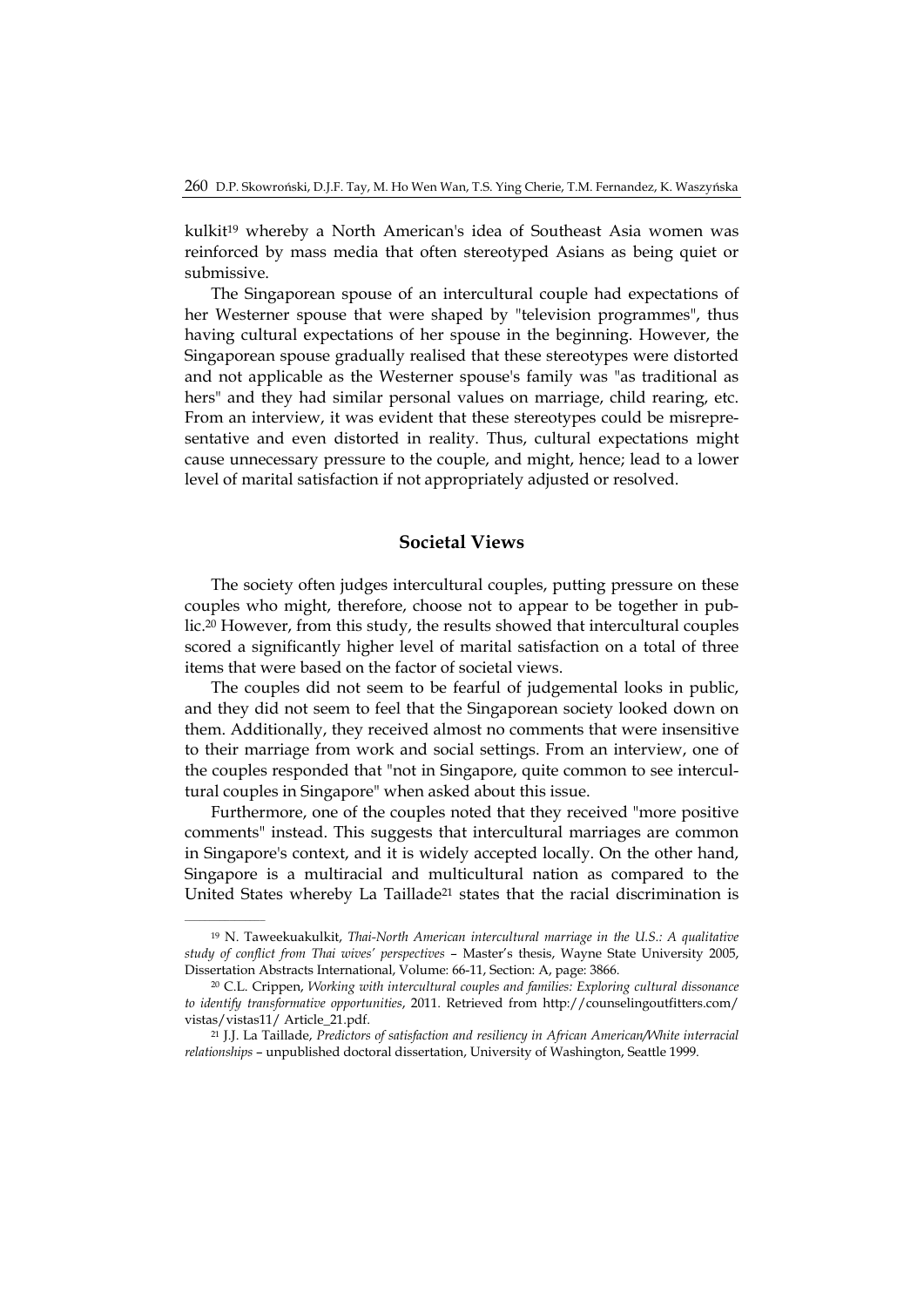still a common stressor to intercultural or interracial couples. Therefore, one of the reasons behind the results contradicting the literature might be due to the differences in context (i.e. United States, Singapore).

### **Social Support**

The amount of social support a couple received was found to be positively correlated with their level of marital satisfaction<sup>22</sup>, which is consistent with our obtained results. This study showed that the intercultural couples portrayed significantly higher levels of marital satisfaction than monocultural couples based on their ability to manage the relationship better with the presence of social support.

Monocultural couples usually said that their friends "accepted" and "supported" the marriages. This showed that monocultural couples may not value social support as much as intercultural couples in terms of the importance of helping them manage their relationship better.

On the other hand, intercultural couples had most of their friends in mixed marriages, and friends who accepted them without classifying them as Asians and non-Asians. Hence; intercultural couples often had supportive friends, which enabled them to handle their relationship better.

Albrecht and Adelman<sup>23</sup> found that the social support decreases anxiety and stress of intercultural marriages. This study offered the chance to help the society understand that intercultural couples could handle their relationship better with the support of their friends, whereas social support might not be a significant area of concern in a monocultural marriage.

#### **Family members**

The factors concerning family are broad, and have many different aspects (i.e. family ties, family support) to it; in this study, both monocultural and intercultural couples scored higher in these different areas.

In the first aspect, intercultural couples indicated that they were more likely to sever family ties as compared to monocultural couples. Monocul-

<sup>22</sup> C. Shute, B. Spitzberg, *Intercultural couples: examining the role of social support*, A paper presented to the Hawaii International Conference on Social Sciences, June 12-15, 2003.

<sup>23</sup> T.L. Albrecht, M.B. Adelman, *Communicating social support: A theoretical perspective*, [in:] *Communicating Social Support*, eds T.L. Albrecht, M.B. Adelman, Newbury Park, CA 1987, p. 18-39.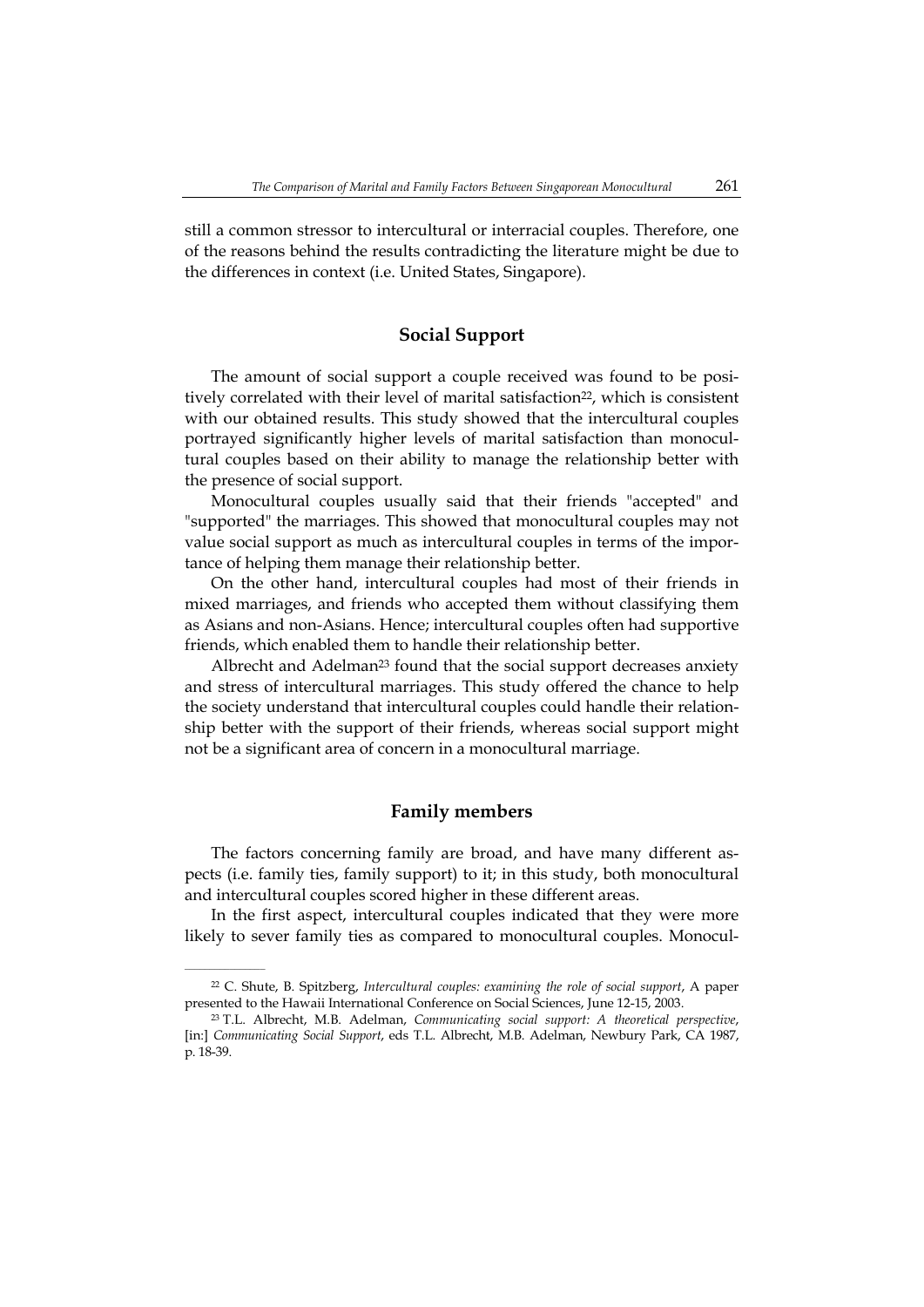tural couples who went through the interview said that they received great family support and acceptance. On the other hand, there was an intercultural couple who faced an opposing parental view, as the Singaporean spouse's father was an "old-fashioned Chinese". Furthermore, some spouses of the intercultural couples may have "lived away" from the family for many years, thus receiving little family contact or support. Kouri and Lasswell24 stated that most families do not show acceptance towards intercultural marriages, which may have driven intercultural couples to the point of severing family ties to keep the relationship going.25 Therefore, intercultural couples are more susceptible to the problem, and this might lead to resentment of the spouse if family ties were severed, thus having a lower marital satisfaction level.

In the other aspect of family (i.e. family support), intercultural couples scored higher levels of marital satisfaction as compared to monocultural couples with regards to the concerns and attitudes expressed by family members towards the couple after marriage. This meant that intercultural couples do have a higher rate of support from their family, which is contradictory to the numerous studies done by Davidson and Schneider<sup>26</sup>, Mills, Daly, Longmore, and Kilbride<sup>27</sup>, and Faulkner and Kich<sup>28</sup> who suggested that most of the families of intercultural couples most likely show disagreements or concerns over such a marriage to a certain degree or extent.

Again, a possible explanation of this phenomenon might be because of the context of this study; Singapore's multi-ethnic and multiracial society allows the families of intercultural couples to be more open to intercultural marriages, as compared to the culture in the United States which shows more racial and cultural intolerance in their society<sup>29</sup>. Additionally, it could also be due to the sample of this study whereby the couples commented during the interview that they got married in their late thirties, hence; leading their families to accept their relationship.

<sup>24</sup> K.M. Kouri, M. Lasswell, *Black-White marriages: Social change and intergenerational mobility*, Marriage & Family Review, 1993, 19, p. 241-255.

<sup>25</sup> B.L. Sung, *Chinese American intermarriage*, Journal of Comparative Family Studies, 1990, 21, p. 337-353.

<sup>26</sup> J.R. Davidson, L.J. Schneider, *Acceptance of Black-White interracial marriage*, The Journal of Intergroup Relations, 1992, 19 (3), p. 47-52.

<sup>27</sup> J.K. Mills et al., *A note on family acceptance involving interracial friendships and romantic relationships*, Journal of Psychology, 1995, 129, p. 349-351.

<sup>28</sup> J. Faulkner, G.K. Kich, *Assessment and engagement stages in therapy with the interracial family*, [in:] *Cultural perspectives in family therapy*, ed. C.J. Falicov, Rockville Md. 1983, p. 79-90.

<sup>29</sup> K.D. Killian, *Crossing borders: Race, gender, and their intersections in interracial couples*, Journal of Feminist Family Therapy, 2001, 13, 1.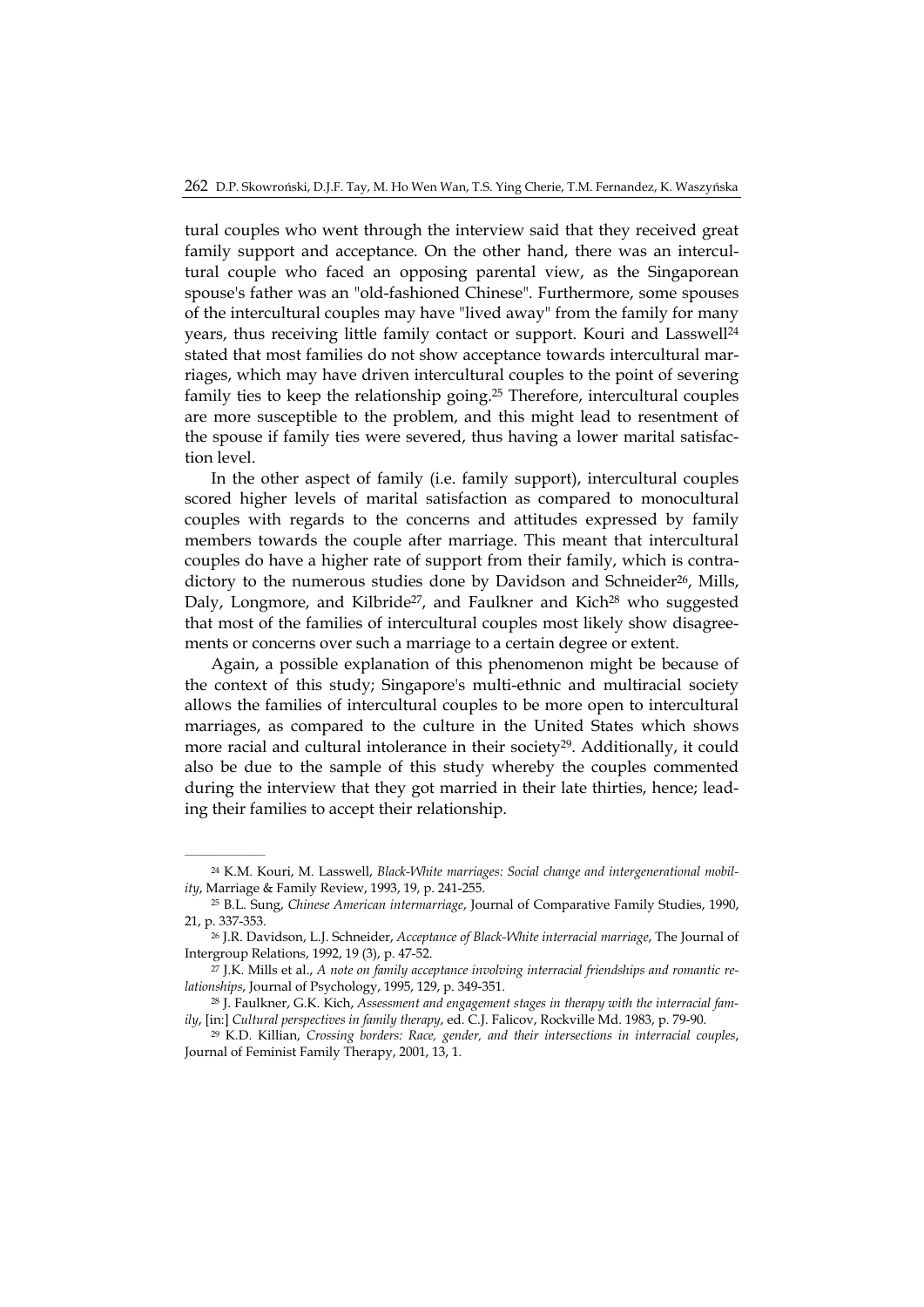# **Religion**

The results of this study showed that most of the participants who were in monocultural marriages are married to spouses of the same religion and/or personal beliefs, thus providing them with a sense of security which could lead to a higher level of marital satisfaction.<sup>30</sup> Additionally, the results showed that monocultural couples were likely to resolve difficulties in religious or spiritual beliefs.

This was supported by the findings of Frame<sup>31</sup>, which stated that most intercultural couples represented different backgrounds and are highly likely to have different religious beliefs as compared to monocultural couples. Having different religious beliefs could also affect their lifestyles such as which cultural traditions to follow, and the philosophy of raising a child. Therefore, this could lead to disagreements within the marriage, hence; leading the intercultural couples to have a lower personal sense of security as they might not feel supported by their spouse regarding their religious and/or personal beliefs.

On the other hand, no major issues or disagreements arose due to religious and/or personal beliefs for any of the intercultural couples that were interviewed. This was because most of them managed to reach a compromise (i.e. converting to their spouse's religion, not letting religion affect their marriage, being non-religious or non-practitioners of their own separate religions) in this area. Many of them also commented that they did not let religion affect the way of how they raised their children and would let them decide which religious groups that they would like to belong to when they are older.

## **Non-Significant Factors**

**Child Rearing**. Differing parenting styles often poses as an issue in intercultural marriages.32 Although no significant differences were found in the questionnaire regarding child rearing issues in both intercultural and monocultural couples, one of the couples stated in the interview that both of them had conflicting and contrasting parenting styles because of the different cultures that they were brought up in.

<sup>30</sup> S. Donovan, *Stress and coping techniques*.

<sup>31</sup> M.W. Frame, *The challenges of intercultural marriage*, p. 219-232.

<sup>32</sup> C.L. Crippen, *Working with intercultural couples and families*.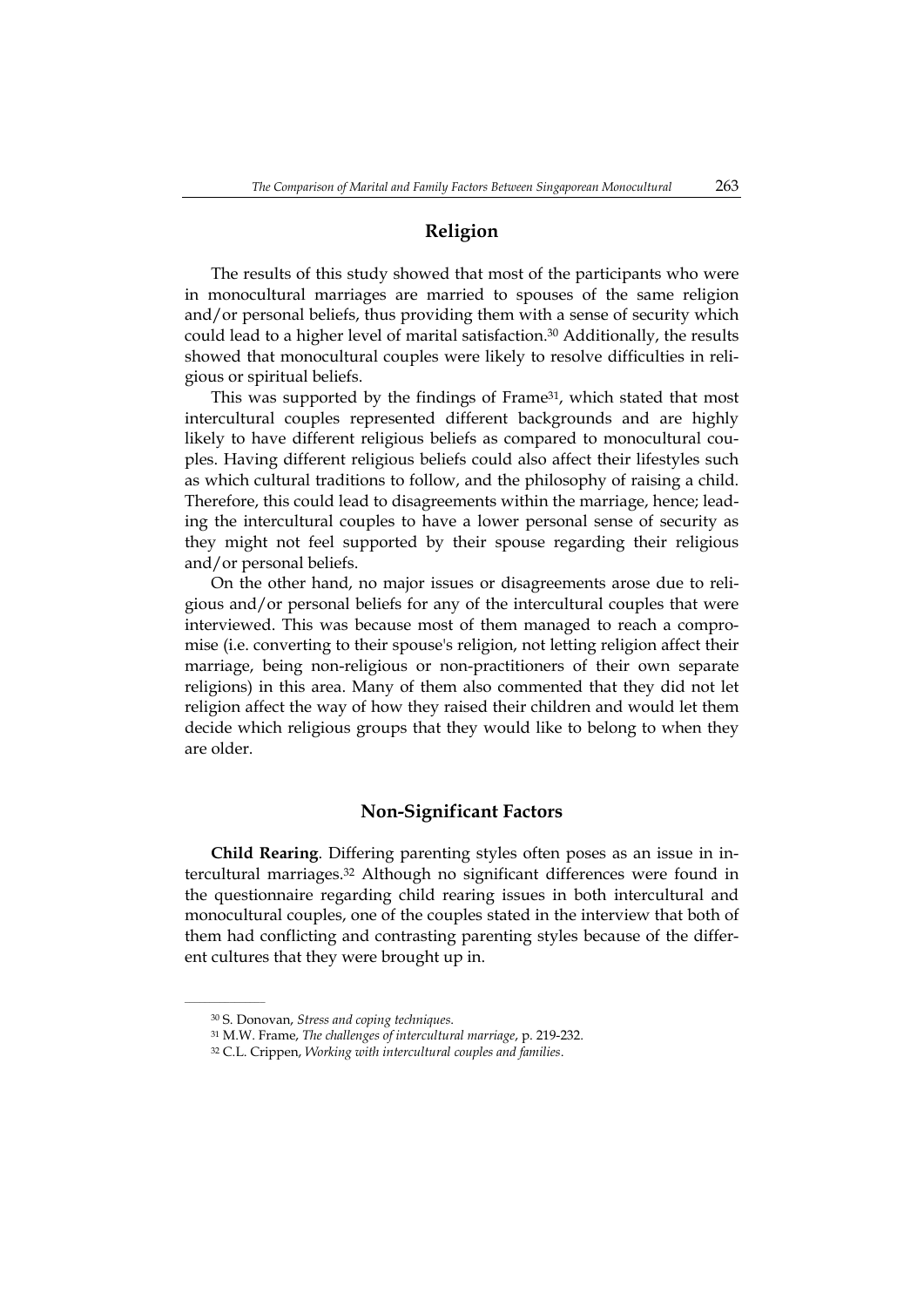**Financial Issues**. No significant differences were found between monocultural couples and intercultural couples when it came to handling financial issues. This is contradictory to previous research which stated that 37% of intercultural couples indicated that the main problem in their marriage was monetary issues.33

This could be because the sample seemed to include couples financially comfortable with their lives. Also, the Singaporean wives in the sample were different from the Filipino wives in Jabar's<sup>34</sup> study who were unable to control their spending that led to lower levels of marital satisfaction.

#### **Conclusion**

The study opens up a new field of research within cross-cultural psychology in Singapore's context with regards to marital satisfaction amongst intercultural couples. The obtained results contribute to the valuable insights into the dynamically changing Singaporean society, which may help plan future social policies. This is because Singapore is a cosmopolitan city, whereby people from other countries may be motivated to migrate to Singapore to settle down and start a family due to the strong foundation of interethnical ties and acceptance in Singapore.

Additionally, the results showed some significant differences between monocultural couples and intercultural couples based on the factors of couple dynamics and family factors. The research provided valuable insights to the marital satisfaction levels of intercultural couples in the Singaporean context.

#### **BIBLIOGRAPHY**

- Albrecht T.L., Adelman M.B., *Communicating social support: A theoretical perspective*, [in:] *Communicating Social Support*, eds T.L. Albrecht, M.B. Adelman, Sage, Newbury Park, CA 1987.
- Bhugra D., De Silva P., *Couple therapy across cultures*, Sexual and Relationship Therapy, 2000, 15.
- Blau P.M., *Exchange and power in social life*, John Wiley, New York 1967.

Carrasco G., *Perceptions of same-race and interracial dating couples on sexuality and relationship variables* – doctorate dissertation, Texas Tech University, Texas 2007.

<sup>33</sup> D.H. Olson, J. DeFrain, *Marriage and the family: Diversity and strengths*, Mountain View CA 2000.

<sup>34</sup> M.A. Jabar, *Backgrounds of marriage*, p. 43-57.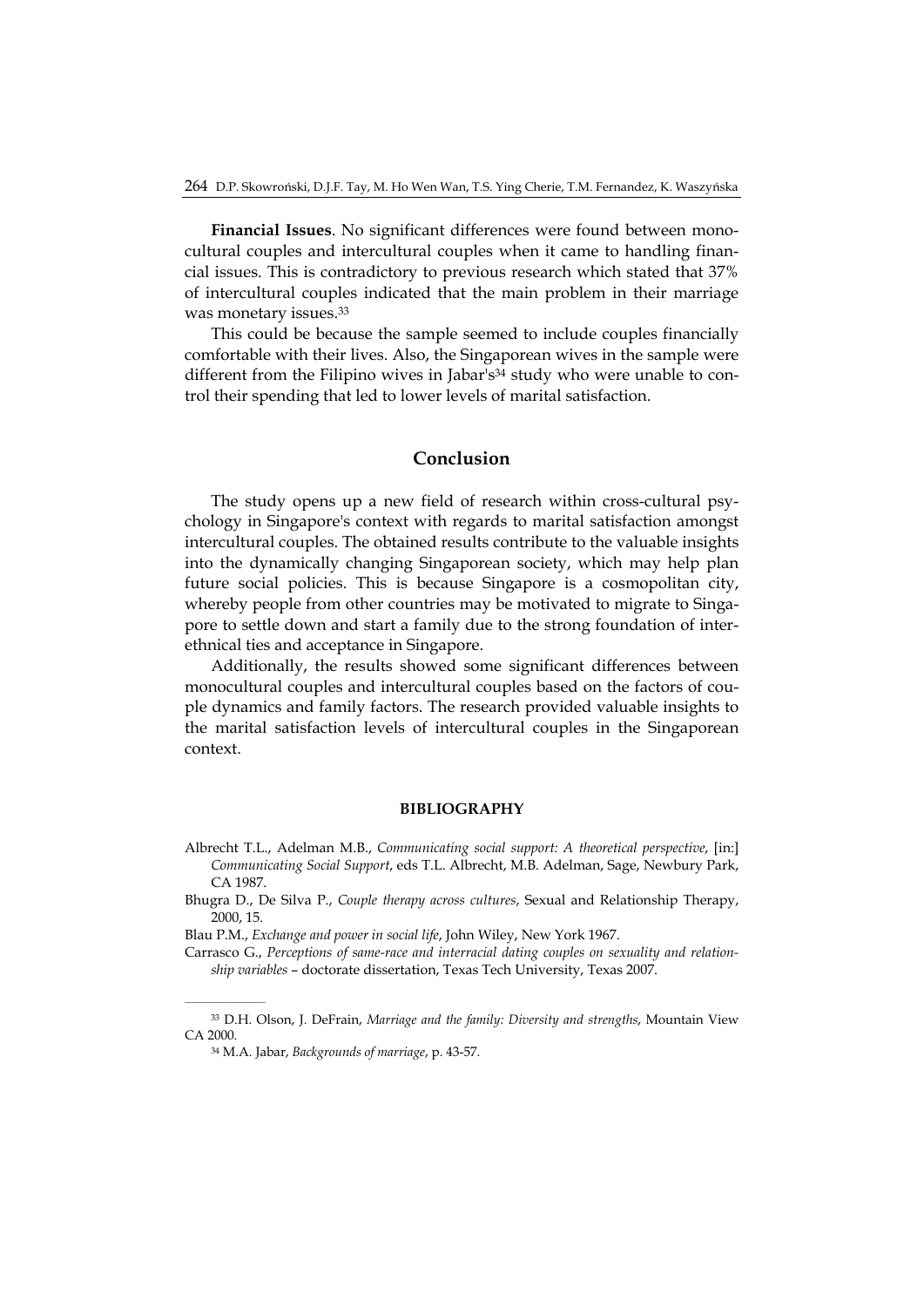- Crippen C.L., *Working with intercultural couples and families: Exploring cultural dissonance to identify transformative opportunities*, 2011. Retrieved from http://counselingoutfitters. com/vistas/vistas11/ Article\_21.pdf
- Davidson J.R., Schneider L.J., *Acceptance of Black-White interracial marriage*, The Journal of Intergroup Relations, 1992, 19 (3).
- Donovan S., *Stress and coping techniques in successful intercultural marriages* unpublished master's thesis, Faculty of the Virginia Polytechnic Institute and State University, Virginia 2004.
- Falicov C.J., *Cross-cultural marriages*, [in:] *Clinical handbook of couple therapy*, eds N. Jacobson, A. Gurman, Guilford, New York 1995.
- Faulkner J., Kich G.K., *Assessment and engagement stages in therapy with the interracial family*, [in:] *Cultural perspectives in family therapy*, ed. C.J. Falicov, Aspen Systems, Rockville Md. 1983.
- Forna M., *Differences that get under the skin: Race problems between black skinned people of different origins*, "The Guardian", 1992, July.
- Frame M.W., *The challenges of intercultural marriage: Strategies for pastoral care*, Pastoral Psychology, 2004, 52 (3), p. 219-232. Retrieved from: http://scholar.google.com.sg.
- Gaines S.O. Jr., Granrose C.S., Rios D.I., Garcia B.F., Page M.S., Farris K.R., Bledsoe K.L., *Patterns of attachment and responses to accommodative dilemmas among interethnic/interracial couples*, Journal of Social and Personal Relationships, 1999, 16.
- Garcia S.D., Rivera S.M., *Perceptions of Hispanic and African-American couples at the friendship or engagement stage of a relationship*, Journal of Social and Personal Relationships, 1999, 16.
- Heaton T.B., Albrecht S.L., *The changing pattern of interracial marriage*, Social Biology, 1996, 43.
- Hegar R.L., Greif G.L., *Parental abduction of children from interracial and cross-cultural marriages*, Journal of Comparative Family Studies, 1994, 25.
- Jabar M.A., *Backgrounds of marriage: Conflict experiences of Filipino wives in intercultural marriages*, Graduate Journal of Social Science, 2006, 3 (2).
- Killian K.D., *Crossing borders: Race, gender, and their intersections in interracial couples*, Journal of Feminist Family Therapy, 2001, 13, 1.
- Kitivipart L., *Communication and interaction styles in Thai-American cross-cultural marriage*, Ph.D. Dissertation in Psychology, International University, School of Human Behaviour, San Diego 1987.
- Kouri K.M., Lasswell M., *Black-White marriages: Social change and intergenerational mobility*, Marriage & Family Review, 1993, 19.
- La Taillade J.J., *Predictors of satisfaction and resiliency in African American/White interracial relationships* – unpublished doctoral dissertation, University of Washington, Seattle 1999.
- Lewis R. Jr., Yancey G., Bletzer S.S., *Racial and nonracial factors that influence spouse choice in Black/White marriages*, Journal of Black Studies, 1997, 28.
- Mills J.K., Daly J., Longmore A., Kilbride G., *A note on family acceptance involving interracial friendships and romantic relationships*, Journal of Psychology, 1995, 129.
- National Population Secretariat, Prime Minister's Office, Singapore Department of Statistics, Youth & Sports Ministry of Community Development, Ministry of Home Affairs, and Immigration & Checkpoints Authority, "*Population in brief 2010*", Singapore 2010.